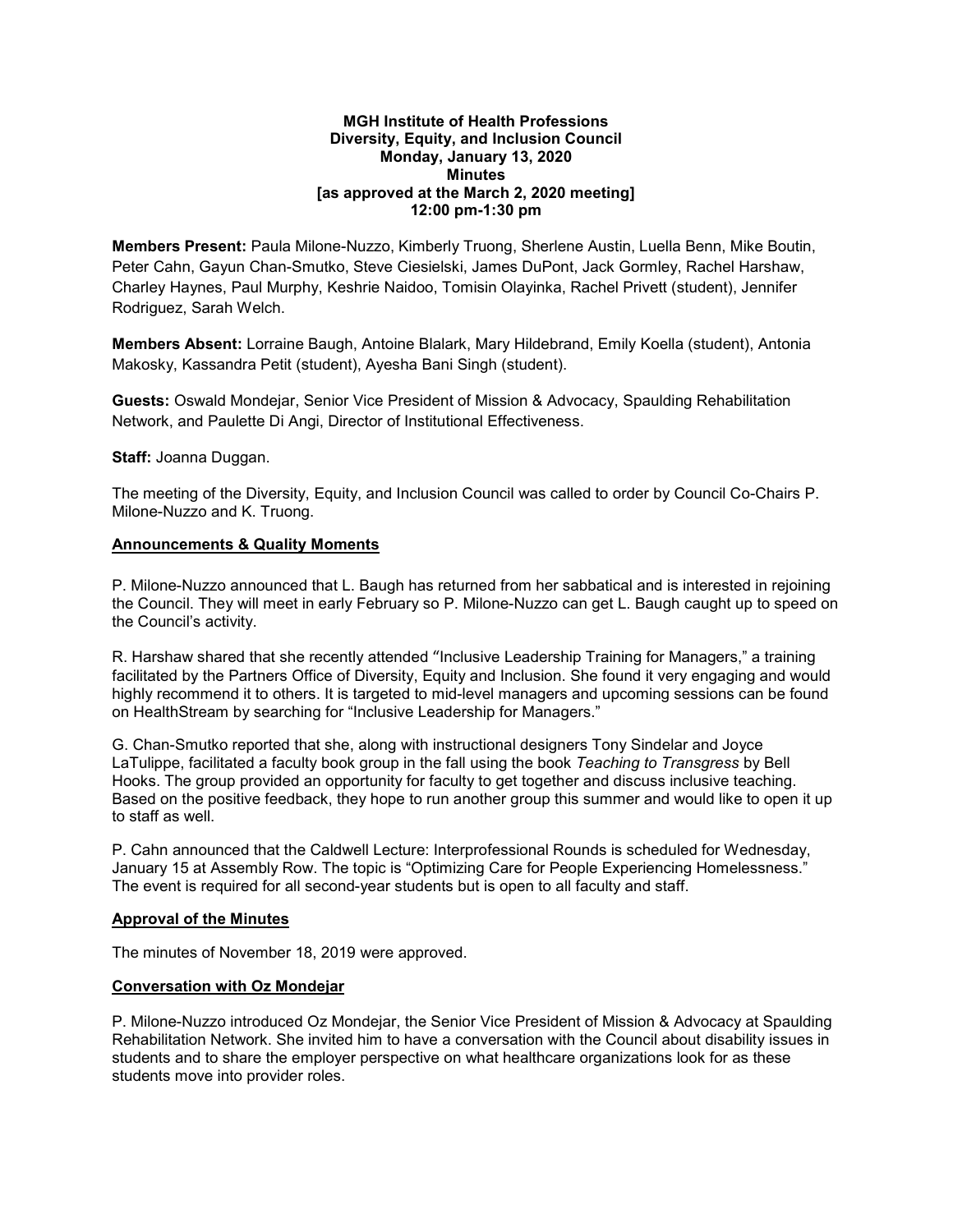O. Mondejar distributed a handout on Partners Continuing Care Mission and Vision. He provided an overview of his role and of the work Spaulding is doing around disability and accessibility. He also spoke about some of the challenges for both the employer and prospective employee during the hiring and onboarding process. He shared that Spaulding is working with the Partners Office of Diversity, Equity, and Inclusion on a toolkit for managers around disclosure and disability, including policies and guidelines.

### **Student Data Collection**

Director of Institutional Effectiveness P. Di Angi provided the history of the inclusion survey, which came out of a subcommittee of the DEI Council and was originally called the campus climate survey. For the past two years, the survey has been distributed to cohorts around the mid-point of their time at the IHP.

K. Truong then shared that because the survey is anonymous, the data cannot be disaggregated to look at how we are serving certain populations (e.g. LGBTQ students, students of color, students with disabilities, etc.). P. Di Angi explained that the rationale for making the survey anonymous was to prevent students from being identifiable by programs. Overall, the Council agreed that it is important to collect demographic data as part of the survey. It was recommended that a technological solution be implemented to unlink the demographic data from the program data. This would mean programs would receive their data without identifying demographic information, while allowing the data to be disaggregated at the Institute level.

Another concern related to the inclusion survey is the response rate, which is currently at 21%. The Council discussed the need to engage with faculty and academic leaders to find ways to increase student participation in the survey.

For next steps, it was determined that P. Di Angi will work with IT around keeping demographic data separate from program data. Also, K. Truong will reach out to department heads to discuss increasing response rates.

### **Baugh Lecture**

P. Cahn announced that this year's E. Lorraine Baugh Visiting Faculty Scholar Lecture will be given by Marcus Engel on Friday, May 8 in the new ICW space. Marcus Engel is a certified speaking professional and author who shares his experience as a patient following a traumatic accident. In addition to the lecture, Marcus will hold a smaller session with faculty and staff. More information will be shared once the schedule is finalized.

# **Task Force Reports:**

### *Increasing Student Voice*

P. Murphy reported that the Student Voice posters will be released to the printer this week and frames have been ordered. Within a week, the posters should be up around campus in 5 locations. There are a total of nine posters, which will be rotated through each location.

### *Case Studies/Curriculum*

G. Chan-Smutko shared that the task force will be presenting the case study document at this week's faculty meeting, after which the document will be made available to faculty. She noted that faculty development will be needed around the use of case studies and having difficult conversations in the classroom.

# *Power, Privilege, and Positionality*

P. Murphy reported that 85 ABSN students participated in the PPP event on January 8. The evaluations look positive overall but the task force will be reviewing them in greater detail. The next event will be on June 1 for entering OT, PT, ABSN, and PA students and will be held in the new 1CW space.